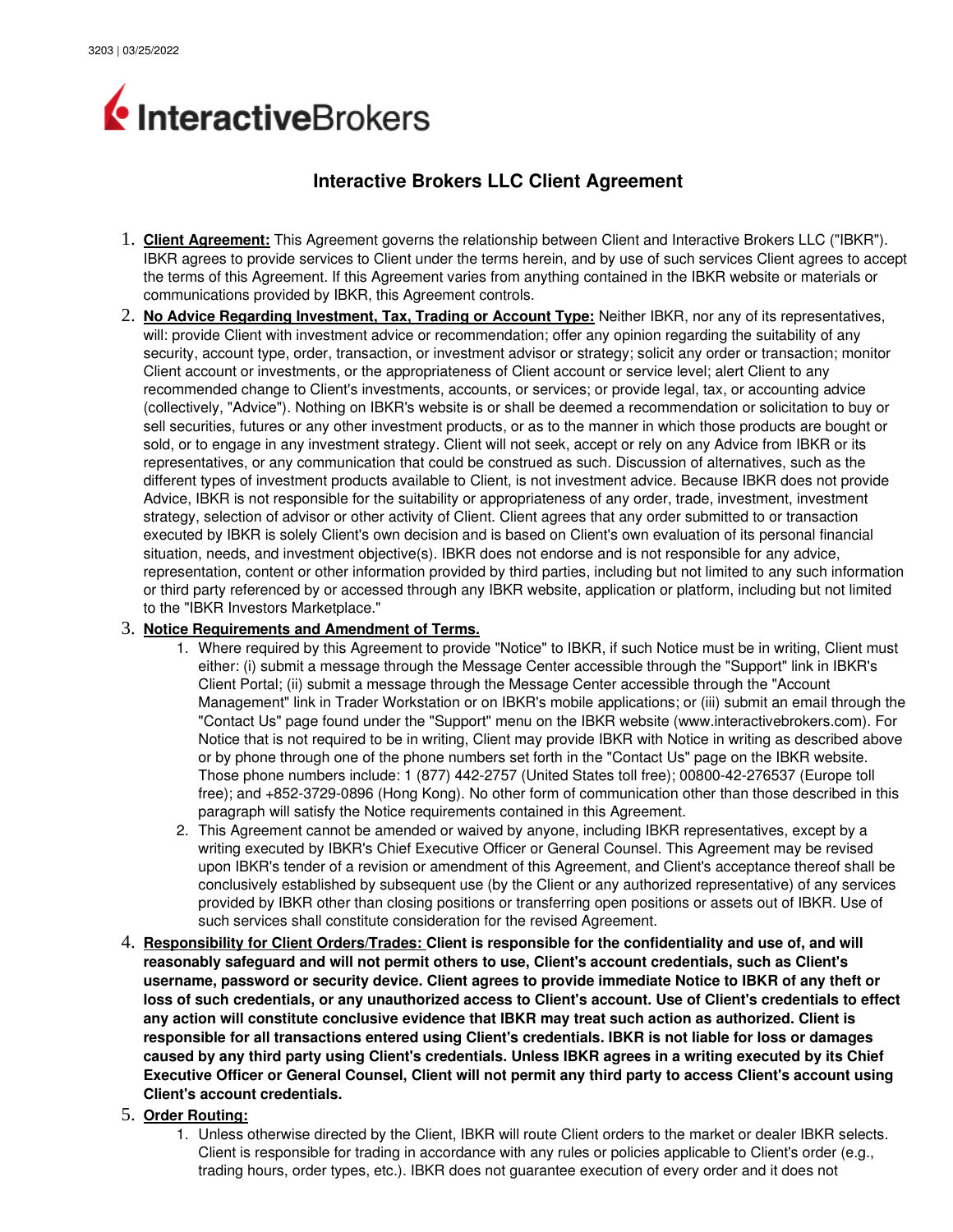guarantee execution at the best posted price; IBKR may not have access to every market or dealer; orders of others may trade ahead of Client's order; market centers may not honor posted prices or may re-route orders; and market rules, decisions, system failures or other matters may prevent or delay execution of Client's orders or cause orders not to receive the best price.

- 2. **Special Risks of Algorithmic Orders:** IBKR makes available various order types that use computerized algorithms. These order types allow Client to input various conditions as part of an order placed with IBKR. Client agrees that if algorithmic order types are used, it is Client's responsibility to understand how the order type works, including through review of the information on the IBKR website describing particular order types. Algorithmic trading involves special risks, including, among others, the risk of software or design flaws, technical errors, adverse market impacts from algorithmic orders and rapid losses. Client understands and agrees to accept these risks when using algorithmic orders and Client waives any right to make claims against IBKR in connection with such orders.
- 6. **Payment for Orders and Rebates:** IBKR may receive discounts, rebates, payments or other consideration from an exchange, market, dealer or other party in exchange for routing an order to them or in connection with an order that they trade against or permit others to trade against. In consideration of services provided by IBKR to Client, IBKR is authorized to receive and retain such payments, rebates, or other consideration in whole or in part for its own account and not that of Client, and do so without disclosing the amount received. In some instances, but at its sole discretion, IBKR may share this consideration with Client. IBKR's policies and procedures regarding such consideration are described generally in IBKR's Order Routing and Payment for Order Flow Disclosure, which is posted on IBKR's website and provided to Client, although IBKR does not warrant such information, as it is subject to change without notice. The nature of any such consideration received by IBKR in connection with any Client transaction is available upon IBKR's receipt of written Notice from Client requesting such information.
- 7. **Order Cancellation/Modification:** It may not be possible to cancel or modify an order and Client is responsible for executions notwithstanding a request to cancel or modify an order.

### 8. **Order Execution:**

- 1. IBKR is authorized to execute Client orders as agent or principal as it subsequently confirms to Client. IBKR may act as agent both for buyer and seller in a transaction. IBKR may use another broker or dealer, or an IBKR affiliate to execute orders, and in such cases the executing party shall have the benefit of all IBKR's rights hereunder.
- 2. IBKR may terminate Client's use of IBKR's services at any time in IBKR's sole discretion without prior notice to Client. IBKR may also decline to accept, to execute or to cancel any Client order, or may otherwise restrict, in whole or in part, Client's use of IBKR's services at any time, for any length of time, in IBKR's sole discretion, without prior notice to Client. Such restrictions on trading activity may include, but are not limited to: (i) prohibiting Client from engaging in trading of (or entering orders to open or increase the size of a position in) any individual instrument or category of instrument (whether stock, option, or another security, or a commodity, or other investment product); (ii) prohibiting certain types of trades or orders; or (iii) limiting order size or value at risk. Notwithstanding the above, Client remains responsible for its orders and transactions without regard to whether IBKR restricts, or does not restrict, Client's trading activity. All transactions are subject to rules and policies of relevant markets and clearinghouses, and applicable laws and regulations. **IBKR IS NOT LIABLE FOR ANY ACTION OR DECISION OF ANY EXCHANGE, MARKET, DEALER, CLEARINGHOUSE OR REGULATOR, OR THE DIRECT OR INDIRECT CONSEQUENCES THEREOF**.
- 3. Exchanges and regulators require brokers to impose various pre-trade filters and other checks to try to ensure that orders do not disrupt the market or violate market rules. Exchanges, other markets and dealers also apply their own filters and limits to orders they receive. These filters or order limits may cause Client's orders, including but not limited to market orders, to be delayed in submission or execution, either by IBKR or by the market. Filters may also result in an order being cancelled or rejected. IBKR may also cap the price or size of Client's orders before they are submitted to an exchange. IBKR reserves the right in its sole discretion, without notice, to impose filters and order limits on any Client order and will not be liable for any effect of filters or order limits implemented by IBKR or an exchange, market or dealer.

### 9. **Confirmations and reporting errors:**

- 1. **IBKR has no responsibility for Client's transmission of orders that are inaccurate or not received by IBKR, and may execute any order or trade on the terms actually received by IBKR. Client is bound by its trades as executed, if execution is consistent with Client's order as entered. IBKR may, in its sole discretion, adjust Client's account to correct any error. Client agrees to promptly return to IBKR any erroneous payment, transfer or distribution.**
- 2. **Client will monitor each order until IBKR confirms execution or cancellation. Confirmations of executions or cancellations may be delayed or erroneous (e.g., due to computer system issues or inaccurate reporting), or may be cancelled or adjusted by an exchange, market or dealer. Client will submit Notice to IBKR immediately (but in no event within more than one (1) business day) if: (i)**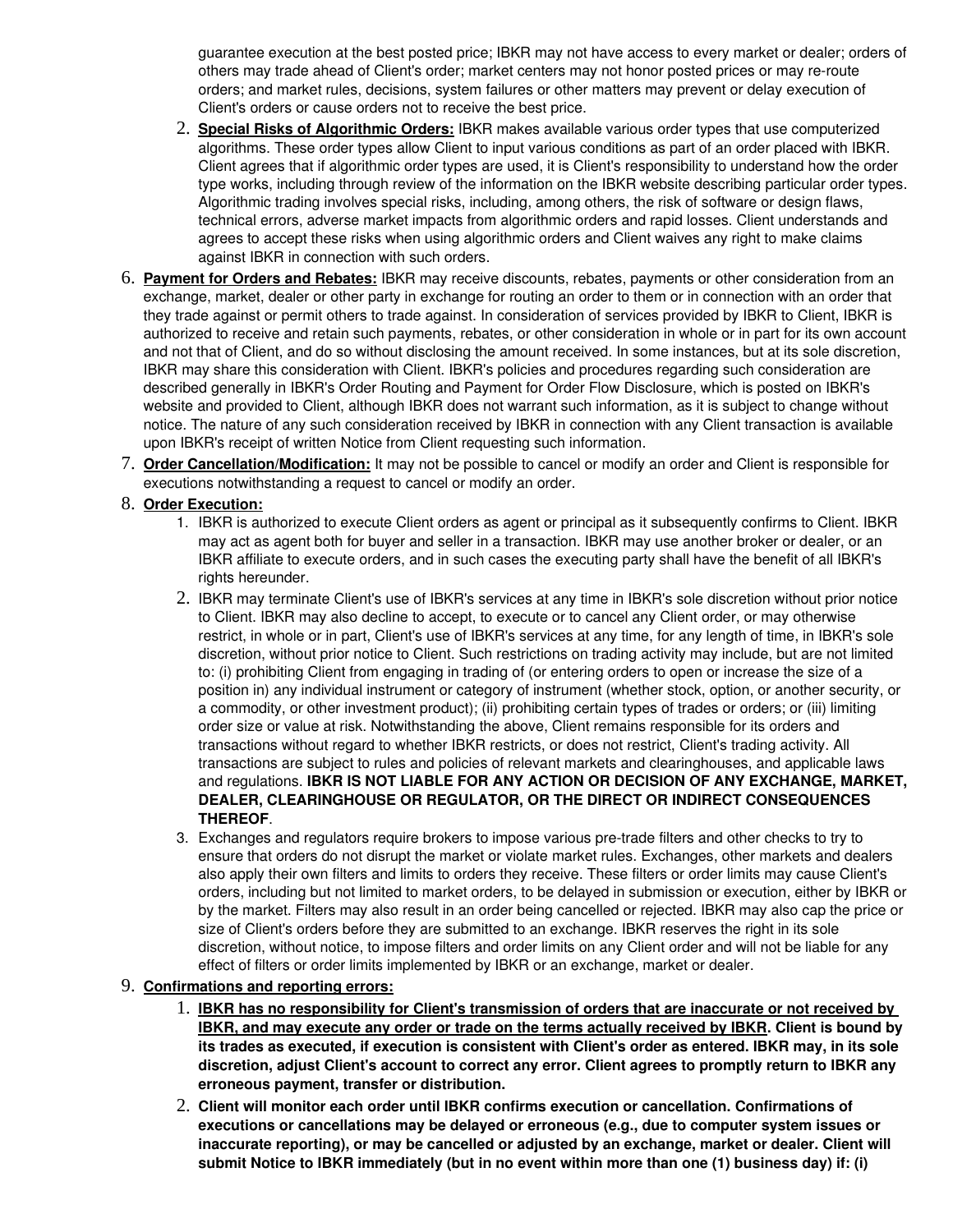**Client fails to receive an accurate confirmation; (ii) Client receives a confirmation that is different than Client's order; or (iii) Client receives a confirmation for an order that Client did not place. If Client fails to provide such Notice, IBKR reserves the right to remove the trade from Client's account or require Client to accept the trade, in IBKR's sole discretion. Client shall provide IBKR with immediate Notice upon receipt of erroneous information in any account statement or other form not**  addressed in (i) - (iii) above.

- 10.**Proprietary Trading Display of Customer Orders: Client authorizes IBKR to execute proprietary trades for itself and its affiliates, even though IBKR may simultaneously hold unexecuted Client orders for the same products at the same price. Client further agrees that IBKR may trade with Client for its own account or for an IBKR affiliate or another client and may earn a profit on those trades.**
- 11.**Client Qualification** Client warrants that Client's account application is true and complete and that Client will immediately provide written Notice to IBKR of any information changes. Client authorizes IBKR to make any inquiry (with third parties or otherwise) to verify information. Client represents that all assets held in Client's account belong to Client, and that all trading in Client's account is conducted solely for the benefit of Client.
	- 1. **Natural Persons:** For individual accounts, Client warrants that Client: (i) is over 18; (ii) is under no legal incapacity; and (iii) has sufficient knowledge and experience to understand the nature and risks of the products to be traded.
	- 2. **Organizations:** For organization accounts, Client and its authorized representatives warrant that Client: (i) is authorized under its governing documents and in the jurisdictions in which it is organized or regulated to enter this Agreement and trade (including on margin if applicable) the products it selects; (ii) is under no legal incapacity; and (iii) that persons identified to enter orders have proper authority and have sufficient knowledge and experience to understand the nature and risks of the products to be traded.
	- 3. **Trusts:** For trust accounts, "Client" refers to the Trust and its Trustees. Trustees represent that there are no Trustees other than those listed in the account application and certify that IBKR may follow instructions from any Trustee and deliver funds, securities, or any other assets to any Trustee or on any Trustee's instructions, including delivering assets to a Trustee personally. IBKR, in its sole discretion, may require written consent of any or all Trustees prior to following any instruction of any Trustee. Trustees certify that Trustees have the power under the Trust's governing documents and applicable law to enter this Agreement, open the type of account applied for, and enter transactions and issue instructions. Such powers include, without limitation, authority to buy, sell (including short), exchange, convert, tender, redeem and withdraw assets (including delivery of securities to or from the account) to trade securities on margin or otherwise (including the purchase or sale of options), and trade futures and options on futures, for the Trust. Should only one Trustee execute this Agreement, Trustee represents that Trustee has the authority to execute this Agreement, without consent of the other Trustees. Trustees certify that all instructions directing IBKR to execute trades or any other type of transaction for this account will comply with the Trust's governing documents and applicable law, and that all trading in this account will be consistent with the powers delegated to the Trustees by the Trust's governing documents and with the fiduciary duties of the Trustees to the Trust and the beneficiaries of the Trust. Trustees also certify that Trustees will inform any beneficiaries of the Trust of the activity in the Trust's account as required by the Trust's governing documents and applicable law. The Trust and the Trustees, jointly and severally, shall indemnify IBKR and hold IBKR harmless from any claim, loss, expense or liability arising from or related to IBKR effecting any instructions from the Trustees, including but not limited to instructions to buy, sell, transfer or withdraw account assets, even if such instructions may be interpreted to be beyond the scope of the Trustees' authority. Trustees will provide IBKR with immediate Notice if the authority of the Trustees changes in any manner relating to this Agreement, including but not limited to any change affecting the accuracy of any warranties made herein. IBKR has no duty to review or enforce the legal terms of any Trust with an account at IBKR and IBKR may rely entirely on the instructions of the Trustees or persons apparently authorized to act on behalf of the Trust, regardless of whether IBKR has some or all of the Trust documents in IBKR's possession.
	- 4. **Regulated Persons and Entities; Control Persons and Insiders:** Unless Client provides written Notice to IBKR otherwise, Client represents that Client is not: a broker-dealer; futures commission merchant; regulated investment professional; or affiliate, associated person or employee thereof. Client agrees to submit written Notice to IBKR immediately if Client becomes employed or associated with a broker-dealer, futures commission merchant or other type of regulated investment professional. Client will provide IBKR with immediate written Notice if Client, or any person or entity affiliated with Client or acting on Client's behalf, is or becomes an insider or control person with respect to any security listed on any exchange.

### 12.**Designation of a Trusted Contact Person:**

- 1. Client is encouraged, but not required, to designate a Trusted Contact Person ("TCP") for Client's account. A TCP is someone who is 18 years of age or older that Client authorizes IBKR to contact for assistance if IBKR is concerned that Client may be the victim of financial exploitation or experiencing mental or physical impairment that is affecting Client's ability to manage Client's account.
- 2. By designating a TCP, Client authorizes IBKR (and your advisor or introducing broker if you have one) to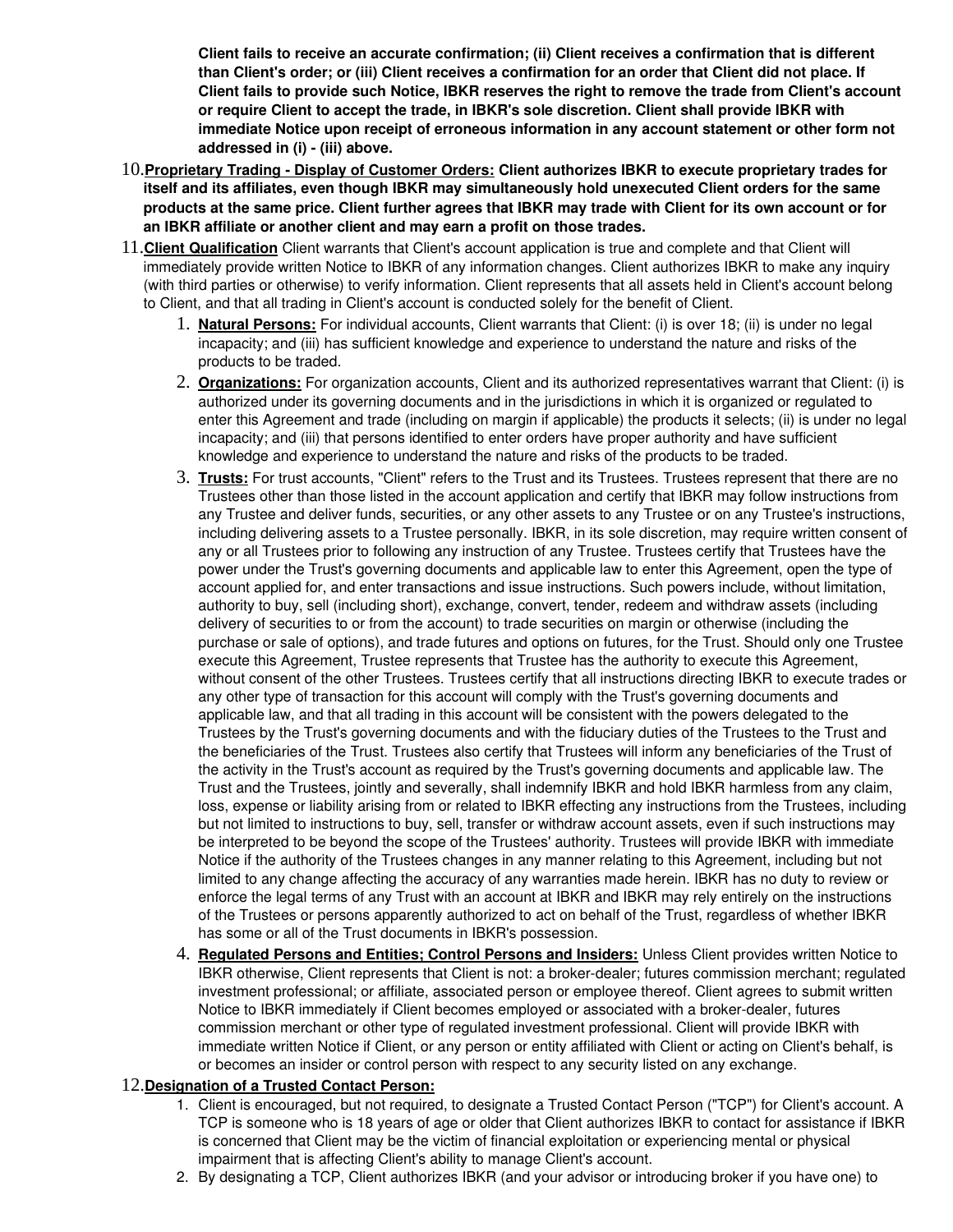contact the TCP in IBKR's sole discretion and to disclose to the TCP any information in IBKR's possession about Client and Client's account, including financial information, Client's identity and contact information, the identity of any legal guardian, executor, trustee or holder of power of attorney, and facts regarding the circumstances that have caused IBKR to contact the TCP for assistance.

- 3. Designating a TCP does not ensure that financial exploitation will not be attempted or occur and does not obligate IBKR to contact the TCP. Client waives any claim for loss or damages against IBKR arising out of or relating to IBKR contacting (or not contacting) a Client-designated TCP.
- 13.**Joint Accounts:** Each joint account holder agrees that each joint holder has authority, without notice to the other, to: (i) buy or sell securities, futures and other derivatives, or other products (including on margin); (ii) receive account confirmations and correspondence; (iii) receive and dispose of money, securities or other assets; (iv) enter, terminate, or agree to modify this Agreement; (v) waive any part of this Agreement; and (vi) deal with IBKR as if each joint holder was the sole holder. Notice to any joint holder constitutes notice to all joint holders. Each joint account holder is jointly and severally liable to IBKR for all account matters. IBKR may follow instructions of any joint holder and make delivery of any account property to any joint account holder individually.

Upon the death of any joint holder, the surviving holder shall provide immediate written Notice to IBKR and IBKR may, before or after receipt of Notice, initiate proceedings, require documents, retain or liquidate assets or restrict transactions as it deems advisable in its sole discretion to protect itself against any liability or loss. The estate of any deceased joint account holder and each surviving joint account holder will be liable, jointly and severally, to IBKR for any debt or loss in the account or upon liquidation of the account. Unless Clients indicate otherwise, IBKR may presume that joint account holders are joint tenants with rights of survivorship, and upon the death of any such joint tenant, the account shall be vested in the surviving holders, without in any manner releasing the deceased joint tenant's estate from liability.

14.**Custodial Accounts:** If an account is opened under either the Uniform Gifts to Minors Act or the Uniform Transfers to Minors Act (UGMA or UTMA), the custodian of the account represents that all assets in the account belong to the beneficiary and that the custodian will only use the assets for the beneficiary's benefit. The custodian agrees to transfer and deliver to the beneficiary all securities and other property held in the account promptly upon the beneficiary attaining the age specified by the governing state law for termination of the custodianship. In addition, the custodian acknowledges that IBKR may restrict the custodian's access to the account upon termination of the custodianship.

#### 15.**Margin:**

1. **Risk of Margin Trading: Client understands that margin trading is highly risky and may result in a loss of funds greater than Client has on deposit in the account. Client represents that Client has read the disclosure titled "Disclosure of Risks of Margin Trading" provided separately by IBKR.**

#### 2. **Requirement to Maintain Sufficient Margin Continuously:**

- 1. Margin transactions are subject, at all times, to the initial and maintenance margin requirements established by IBKR or the applicable exchanges, clearinghouses and regulators, whichever is greater ("Margin Requirements"). IBKR's "house" margin requirements may exceed the margin required by any exchange, clearinghouse or regulator and may include leverage ratio limits or position size limits for securities, futures, commodities, currencies or other investment products (even for apparently lowrisk positions), and may exceed 100% depending upon the product and market conditions.
- 2. **IBKR may modify margin requirements for any or all clients for any open or new positions at any time, in IBKR's sole discretion without prior notice. Client shall monitor Client's account so that at all times the account contains sufficient equity to meet Margin Requirements.** IBKR may reject any order if Client's account has insufficient equity to meet Margin Requirements, and may delay processing of any order while determining the margin status of the account. Client shall maintain, without notice or demand by IBKR, sufficient equity in Client's account at all times to continuously meet Margin Requirements. Formulas for calculating Margin Requirements on the IBKR website are indicative only and may not reflect actual Margin Requirements, which can change rapidly depending on market conditions. **Client must at all times satisfy the Margin Requirements calculated by IBKR.** If Client has multiple accounts with IBKR (or if Client utilizes IBKR's partition function to create subaccounts), at IBKR's sole discretion IBKR may treat such accounts (and/or subaccounts) either as separate or as one account for purposes of applying the Margin Requirements. Client acknowledges that this may cause the total Margin Requirement to be higher than otherwise and could cause positions to be liquidated in one account or subaccount notwithstanding excess equity in another account or subaccount.
- 3. **Client will not rely on IBKR to close or liquidate positions in Client's account in the event Client's account does not comply with Margin Requirements.** Client will not rely on IBKR's liquidation rights and auto-liquidation systems to function as a stop-loss order. Client cannot assume that IBKR's general policy to liquidate positions will prevent Client from losing more than Client has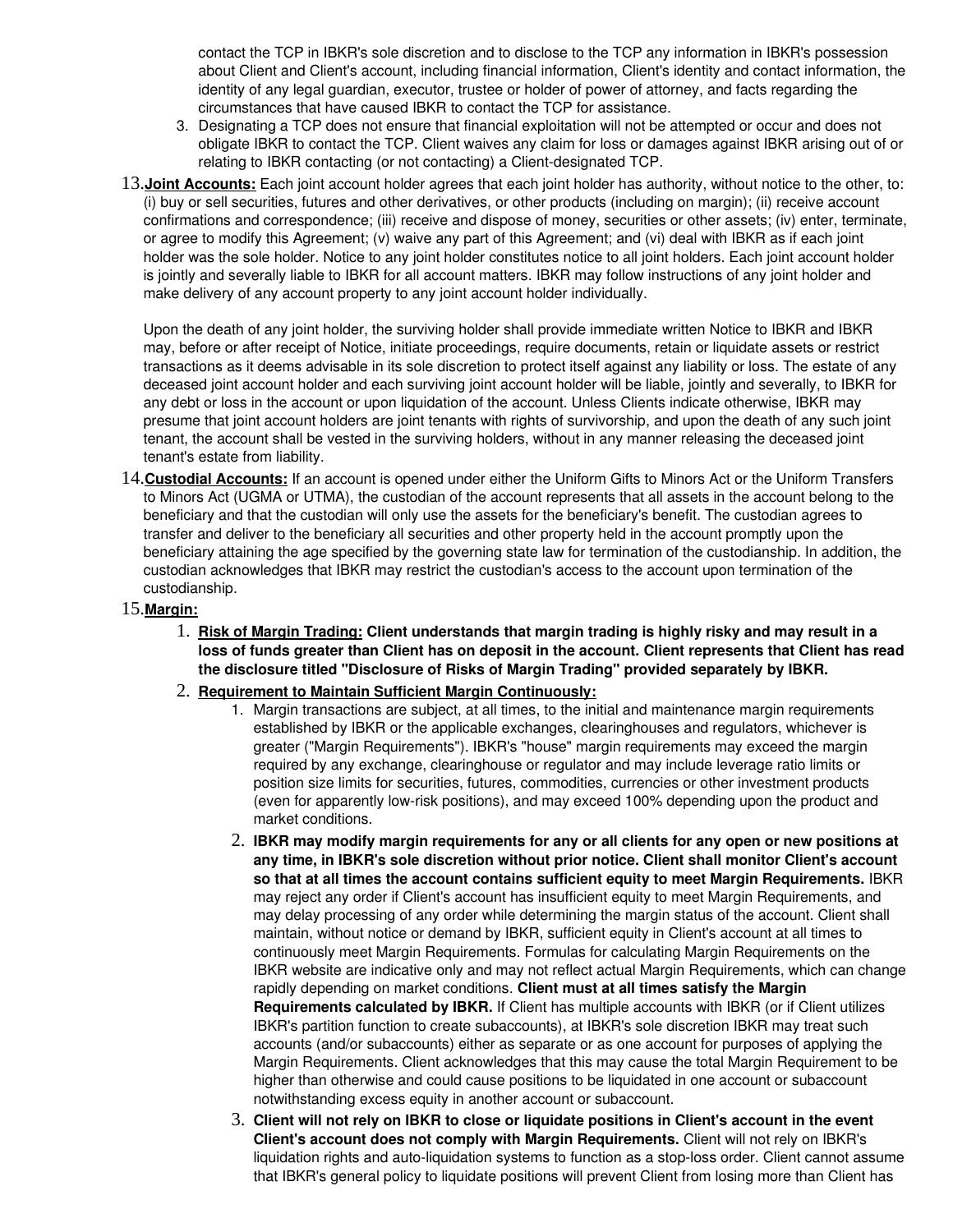deposited. Among other things, market prices may not rise or fall incrementally and IBKR may not be able to close out a position at a price that would avoid losses greater than the margin deposit. Likewise, IBKR may in its discretion delay or decide not to liquidate positions in an account with a margin deficit and shall have no liability for any loss sustained by Client in connection with such delay of or forbearance from liquidation.

- 4. For the purposes of determining Client's compliance with Margin Requirements, IBKR will determine in its sole discretion the value of positions and assets in Client's account. IBKR's calculations may differ from the values or prices disseminated by exchanges or other market data sources. For example, IBKR may calculate its own index values, Exchange Traded Fund ("ETF") values or derivatives values, and IBKR shall have the sole discretion in deciding whether and how to value securities, derivatives or other investment products based on bid price, offer price, last sale price, bid/ask midpoint or using some other method. IBKR may use a valuation methodology that is more conservative than the marketplace as a whole and this may effectively constitute a higher "house" margin requirement, which IBKR has the right to establish. IBKR may raise Margin Requirements in advance of an upcoming change in the required exchange or clearinghouse margin even before the effective date of such change.
- 5. Client acknowledges and agrees that Margin Requirements and related rules of exchanges, clearinghouses and regulators generally are designed to protect the integrity of markets and the capital of broker-dealers that are subject to such rules and are not generally intended to protect the Client. IBKR's failure to apply or enforce Margin Requirements and related rules shall not give Client any right to bring an action against IBKR and nothing in this Agreement constitutes a warranty or undertaking that IBKR will apply or enforce the Margin Requirements and related rules.
- 3. **IBKR Generally Does Not Issue Margin Calls: IBKR is not obligated to notify Client of any failure to meet Margin Requirements prior to IBKR exercising its rights under this Agreement. IBKR generally will not issue margin calls or credit Client's account to meet intraday or overnight margin deficiencies. IBKR is authorized to liquidate account positions in order to satisfy Margin Requirements without prior notice.**

## 16.**Liquidation of Positions and Offsetting Transactions:**

- 1. **CLIENT AGREES THAT IBKR HAS THE RIGHT, IN ITS SOLE DISCRETION, BUT NOT THE OBLIGATION, TO LIQUIDATE ALL OR ANY PART OF CLIENT'S POSITIONS OR ASSETS IN ANY OF CLIENT'S IBKR ACCOUNTS, INDIVIDUAL OR JOINT, AT ANY TIME AND IN ANY MANNER (INCLUDING BUT NOT LIMITED TO PRE-MARKET/AFTER-MARKET TRADING AND PRIVATE SALES) AND THROUGH ANY MARKET OR DEALER, WITHOUT PRIOR NOTICE OR MARGIN CALL TO CLIENT IF AT ANY TIME:**
	- **1. CLIENT'S ACCOUNT HAS ZERO EQUITY OR IS IN DEFICIT (I.E., NEGATIVE EQUITY);**
	- **2. CLIENT'S ACCOUNT HAS INSUFFICIENT EQUITY TO MEET MARGIN REQUIREMENTS;**
	- **3. IBKR ANTICIPATES (IN ITS SOLE DISCRETION) THAT THE HOLDING OF AN OPTION POSITION OR ANY OTHER POSITION IN CLIENT'S ACCOUNT LIKELY WILL RESULT IN A FUTURE MARGIN VIOLATION (FOR EXAMPLE UPON EXPIRATION OF A DERIVATIVE POSITION);**
	- **4. AN EVENT OF DEFAULT HAS OCCURRED;**
	- **5. THIS AGREEMENT HAS BEEN TERMINATED;**
	- **6. CLIENT SUBMITS, AND IBKR EXECUTES, AN ORDER FOR WHICH CLIENT DOES NOT HAVE SUFFUCIENT FUNDS; OR**
	- **7. IBKR DETERMINES (IN ITS SOLE DISCRETION) THAT LIQUIDATION IS NECESSARY OR ADVISABLE FOR IBKR'S PROTECTION.**

**CLIENT SHALL BE LIABLE AND WILL PROMPTLY PAY IBKR FOR ANY DEFICIENCIES IN CLIENT'S ACCOUNT THAT ARISE FROM SUCH LIQUIDATION OR REMAIN AFTER SUCH LIQUIDATION. IBKR HAS NO LIABILITY FOR ANY LOSS SUSTAINED BY CLIENT IN CONNECTION WITH SUCH LIQUIDATION (OR IF IBKR DELAYS EFFECTING, OR DOES NOT EFFECT, SUCH LIQUIDATION), EVEN IF CLIENT REESTABLISHES A LIQUIDATED POSITION AT A WORSE PRICE. CLIENT SHALL REIMBURSE AND HOLD IBKR HARMLESS FOR ALL ACTIONS, OMISSIONS, COSTS, FEES (INCLUDING, BUT NOT LIMITED TO, ATTORNEY'S FEES), OR LIABILITIES ASSOCIATED WITH ANY SUCH LIQUIDATION UNDERTAKEN BY IBKR.** 

2. IBKR may allow Client to request the order of liquidation of assets in Client's account in the event of a margin deficiency, but such requests are not binding on IBKR and IBKR retains the sole discretion to determine the assets to be liquidated and the order and manner of liquidation. IBKR may liquidate Client positions through any market or dealer, or through foreclosures or any other method in IBKR's sole discretion, and IBKR or its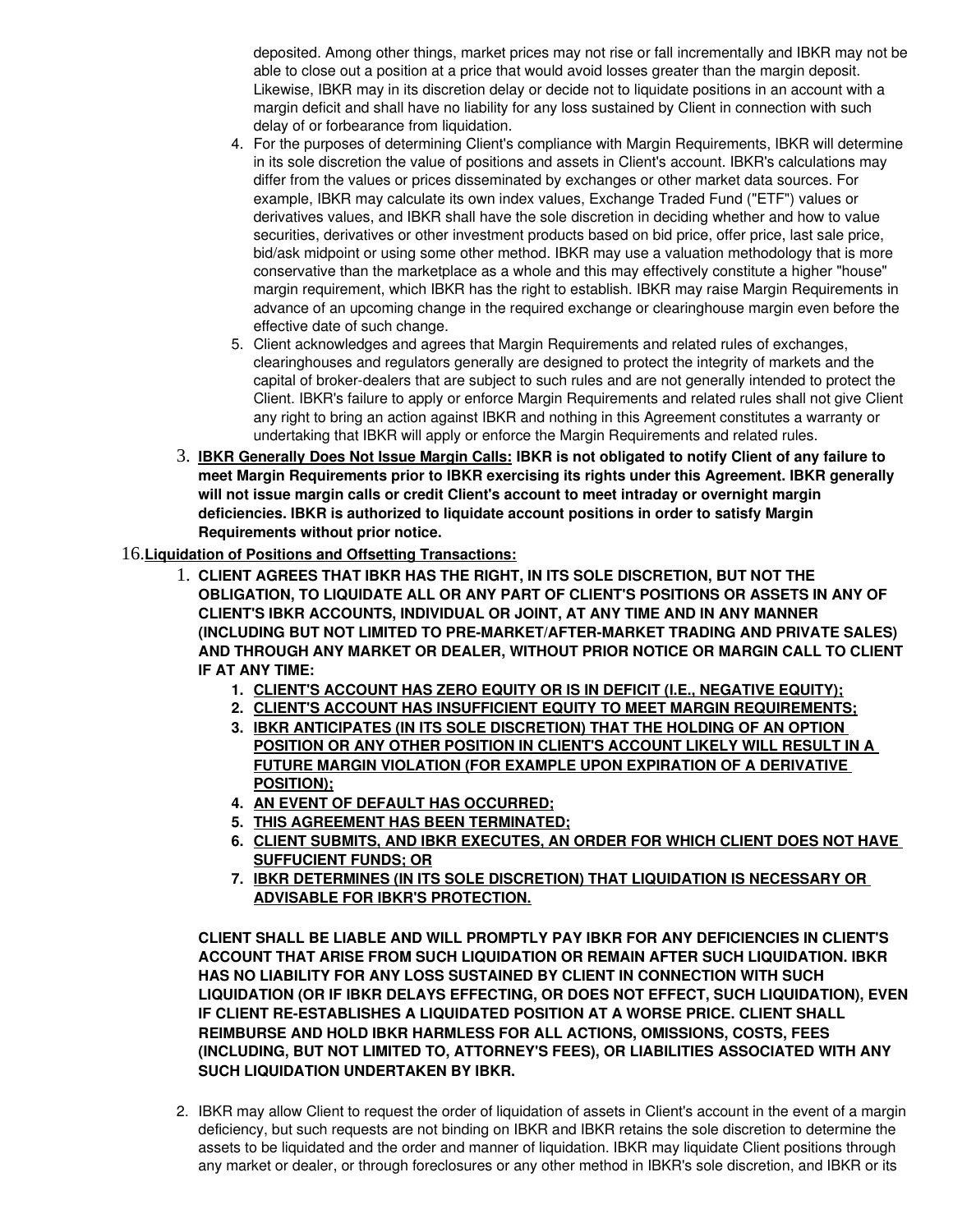affiliates may take the other side of liquidating transactions. If IBKR liquidates any positions in Client's account, such liquidation shall establish Client's gain or loss and remaining indebtedness to IBKR.

- 3. If IBKR does not, for any reason, liquidate under-margined positions, and issues a margin call, Client must satisfy such call immediately as requested by depositing funds into Client's account. Even if a call is issued, IBKR still may liquidate positions at any time.
- 4. If any of the events itemized in Paragraph 16(A)(1) (7) occurs, Client agrees that IBKR also has the right, in its sole discretion, but not the obligation, to (i) freeze all or any part of positions or assets held in Client's account, or (ii) exercise options positions in Client's account. IBKR may take these actions without prior notice to Client.
- 5. For the avoidance of doubt, IBKR agrees to not liquidate positions in a Client IRA account solely to satisfy an obligation in a separate account held by the same Client at IBKR if such an action would jeopardize the tax-advantaged treatment of Client's IRA account under applicable rules. This provision is not intended to relieve Client of any obligation to IBKR in connection with either of such accounts.
- 17.**Closing Rights Positions Prior to Expiration:** Prior to the start of the last trading day before expiration, Client agrees to close out any long (or short) option position or other rights position (including but not limited to equity options, ETF options, and non-cash-settled futures options) that Client holds for which Client has insufficient equity, or may have insufficient equity at expiration, to exercise (or be assigned on) such position and to then carry the resulting underlying position in Client's account. Client acknowledges that approaching expiration with long or short options for which Client does not or may not have sufficient equity to hold the underlying position puts the Client and IBKR at serious risk (including the risk of market movements in the underlying product between expiration and the next opening of the market in the product). If IBKR in its sole discretion determines that Client has or may have insufficient equity to take the underlying position in Client's account upon expiration of an option position, IBKR has the right, but not the obligation, to: (i) liquidate some or all of the options or rights position prior to expiration; (ii) lapse some or all of the options (i.e., instruct that they not be exercised), even if in-the-money at expiration; and/or (iii) allow some or all of the options to be exercised or assigned and then liquidate the resulting position. Client shall have no claim for damages or lost profits resulting from IBKR taking or not taking any of these actions.
- 18.**Mutual Funds:** Before investing in any mutual fund, Client agrees to read and understand the terms of its prospectus, and acknowledges that certain mutual funds reserve the right to change or suspend their purchasing or redemption procedures under certain circumstances. Client accepts that trading in mutual funds may be subject to special fees, limitations or restrictions imposed by the fund, IBKR, or both.
- 19.**Worthless and NonTransferable Securities:** Client agrees IBKR has the right to remove from Client account securities that are worthless and/or non-transferable, including any security that is deemed to have been cancelled, revoked or otherwise invalidated. Worthless, invalid or non-transferable securities subject to removal may include, but are not limited to, securities with revoked registration, or those issued by an entity that is bankrupt, dissolved or has had its charter revoked.
- 20.**Position Limits:** Client agrees that IBKR, in its sole discretion, may establish position limits and/or may limit the number of open positions that Client may execute or hold through IBKR. Client agrees: (i) not to enter into any transaction that would have the effect of exceeding such position limits; (ii) that IBKR may at any time reduce open positions by issuing closeout or offsetting trades, or require Client to reduce open positions; and (iii) that IBKR may refuse for any reason to accept orders to establish new positions. IBKR may impose and enforce such limits, reduction or refusal even if not required to do so by law or regulation. Client shall comply with all position limits established by IBKR, any regulatory or self-regulatory organization, or by any exchange. Client agrees to submit immediate Notice to IBKR if required to file position reports with any regulatory or self-regulatory organization or with any exchange, and agrees to promptly provide IBKR with copies of any such position reports.
- 21. FINRA and SIPC Member: IBKR is a broker-dealer registered with the Securities and Exchange Commission and is a member of the Financial Industry Regulatory Authority ("FINRA"), CRD#: 36418. IBKR is a member of the Securities Investor Protection Corporation ("SIPC"). SIPC currently protects the securities and/or other property in certain Client accounts up to \$500,000, including \$250,000 for claims for cash. SIPC does not cover fluctuations in the market value of investments. Account protection is not provided for the accounts of banks or broker-dealers maintained for their own account. **Nothing in this Agreement or on the IBKR website is intended to be a representation or warranty with respect to the terms of SIPC coverage, which are determined by SIPC.** Visit www.sipc.org or call (202) 371-8300 for more information.
- 22.**Universal Accounts:** An IBKR "Universal Account" is comprised of two underlying accounts: an SECregulated securities account and a CFTC-regulated commodity account. Client authorizes IBKR to make transfers between the securities and commodity accounts to cover Margin Requirements and other obligations, and to liquidate positions in one account to cover obligations in the other account. While IBKR may (but is not required to) provide a mechanism for Client to express a preference regarding in which account cash awaiting investment should be held, excess cash may be swept from one account to the other by IBKR to provide excess coverage for margin or other obligations at IBKR's sole discretion. Client authorizes IBKR to provide combined confirmations/statements for both accounts. **Only assets in the securities account are covered by SIPC protection and excess coverage; SIPC does not cover assets in the commodity account.**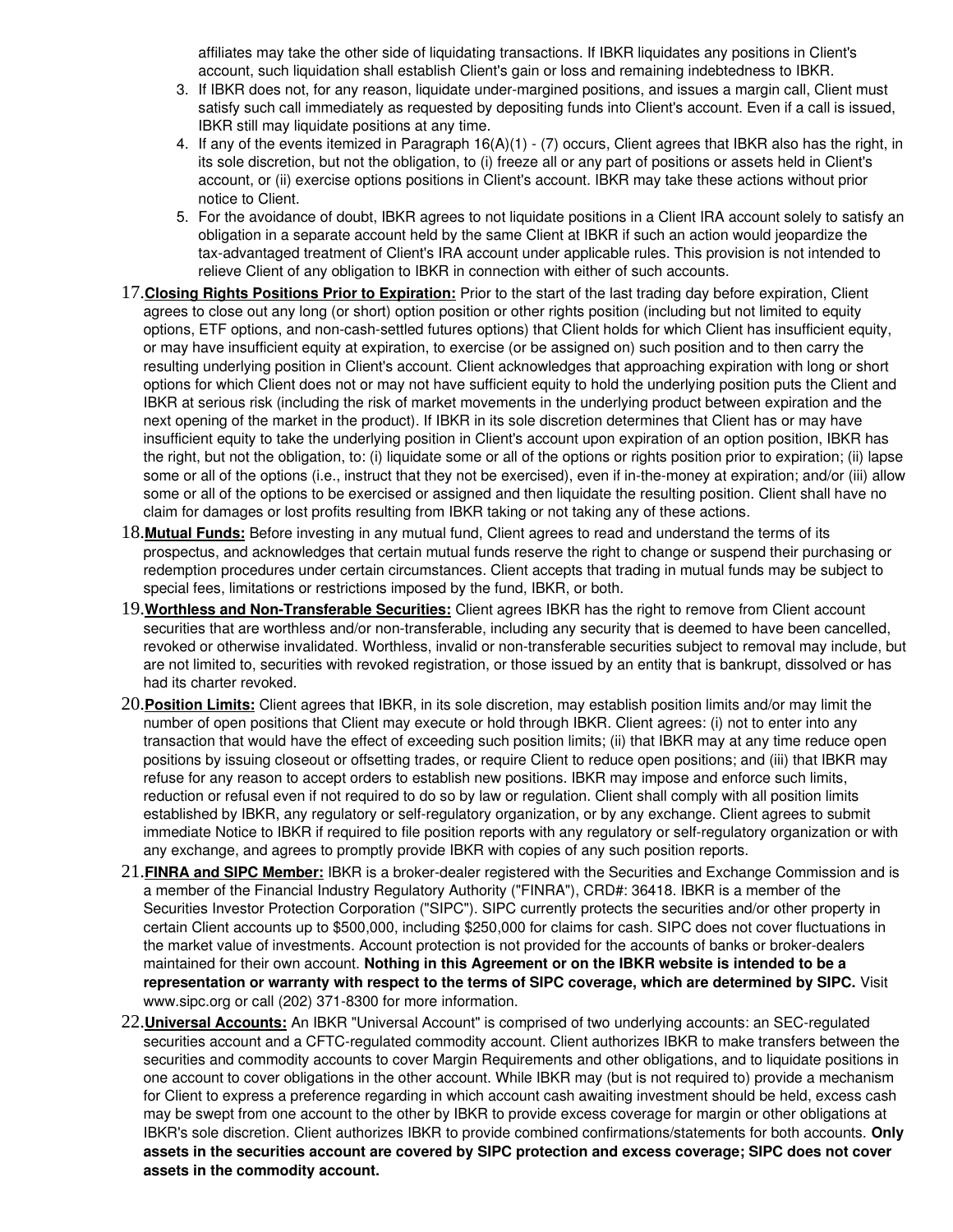- 23.**Short Sales:** Client acknowledges that: (i) short sales must be made in a margin account, subject to Margin Requirements; (ii) interest rates paid to, or rates or fees collected from, Client in connection with borrowing securities to maintain short positions are subject to frequent change and will vary based on the nature of the security sold short (e.g., financing a short position in a hard-to-borrow stock may be much more costly); (iii) IBKR may reject any short sale if IBKR does not believe it can borrow the relevant security for delivery; (iv) if IBKR cannot borrow (or re-borrow after a recall notice) stock, IBKR may buy-in stock on Client's behalf, without notice to Client, to cover short positions and Client is liable for any losses/costs; and (v) short sale regulations, or unavailability of stock to borrow, may require IBKR to close out a short position of Client, in which case Client may be charged commission on the close-out trade.
- 24.**IBKR's Right to Loan/Pledge Client Assets:** As permitted by law and without notice to Client, IBKR is authorized by Client to lend to itself or others Client securities or assets (generally, securities that may be held in a margin account) and pledge, or re-pledge (or, for margin accounts, hypothecate or re-hypothecate) Client's securities and assets, separately or together with those of other Clients, for any amount due in any IBKR account in which Client has an interest, without retaining in IBKR's possession or control a like amount of assets. IBKR may receive financial or other benefits by loaning Client securities and IBKR may retain such benefits without disclosing the amount of or otherwise accounting for such benefits to Client. Such loans could limit Client's ability to exercise securities' voting rights.
- 25.**Security Interest:** All assets of any kind held by or on behalf of IBKR for Client's account are hereby pledged to IBKR and Client hereby grants to IBKR a perfected first-priority lien and security interest in IBKR's favor to secure performance of obligations and liabilities to IBKR arising under this or any other Agreement with IBKR. Notwithstanding the above, and for the avoidance of doubt, no assets of an IRA account shall be pledged as collateral for the obligations of any other accounts and no non-IRA account shall be pledged as collateral for the obligations of an IRA account.
- 26.**No Restricted Securities:** Unless Client has submitted written Notice to IBKR to the contrary, no assets held as collateral are "restricted securities," as such term is defined pursuant to Rule 144 under the Securities Act of 1933, (the "Securities Act"), or securities of an issuer with which Client is an "affiliate" (as such term is defined pursuant to Rule 144 under the Securities Act), and Client will not attempt to sell such shares through IBKR without prior written Notice to and written consent of IBKR.
- 27.**Event of Default:** A "Default" occurs automatically, without notice, upon: (i) Client's breach or repudiation of any agreement with IBKR; (ii) Client failure to provide assurances satisfactory to IBKR (in IBKR's sole discretion) of performance of an obligation, after request from IBKR; (iii) proceedings by or against Client under any bankruptcy, insolvency, or similar law; (iv) assignment for the benefit of Client's creditors; (v) appointment of a receiver, trustee, liquidator or similar officer for Client or Client's property; (vi) Client representations being untrue or misleading when made or later becoming untrue and not corrected within three (3) business days; (vii) legal incompetence of Client; (viii) the suspension of, or the commencement of any proceeding to suspend Client's business or license issued by any regulatory or governmental body; (ix) Client failure to respond to IBKR's attempts to contact the Client concerning potentially abandoned property; or (x) IBKR having reason to believe that any of the foregoing is likely to occur imminently. Client agrees that, upon a Default, IBKR may terminate any of IBKR's obligations to Client and may deduct from the equity in any Client account any losses, costs, expenses or other liabilities incurred by IBKR arising from such Default.
- 28.**Suspicious Activity:** If IBKR in its sole discretion believes that a Client account has been involved in any fraud or crime or violation of laws or regulations, has been accessed unlawfully, or is otherwise involved in any suspicious activity (whether as victim or perpetrator, or otherwise), IBKR may suspend or freeze the account or any privileges of the account, may freeze or liquidate funds or assets of Client, or may utilize any of the remedies in this Agreement for a "Default." Client waives any claim for loss or damages against IBKR arising out of or related to IBKR exercising its rights under this paragraph.
- 29.**Unclaimed Property:** Under the laws applicable to Client's account, IBKR may be required to turn over to government authorities property that is deemed abandoned. To avoid such escheatment of property, Client must periodically show activity on their account (by logging in) or otherwise contact IBKR. Before remitting abandoned property, IBKR will send written notice to the last know physical and email address on the account. IBKR is not liable for any loss arising from or related to escheatment of Client property under applicable law.

### 30.**MultiCurrency Function in IBKR Accounts:**

1. Clients may be able to conduct transactions and trade products denominated in different currencies. If Client incurs an obligation in a currency (for example, by a withdrawal of such currency or by purchase of a product denominated in such currency), and if insufficient funds exist in the account in that currency, a margin loan shall be created to fund the obligation, secured by the assets in Client's accounts. If Client maintains positions denominated in foreign currencies, IBKR will calculate Margin Requirements by applying exchange rates specified by IBKR. **IBKR will apply "haircuts" (a percentage discount on the foreign currency equity amount) to reflect the possibility of fluctuating exchange rates between the base currency and the foreign currency. Client must closely monitor margin requirements at all times, particularly for**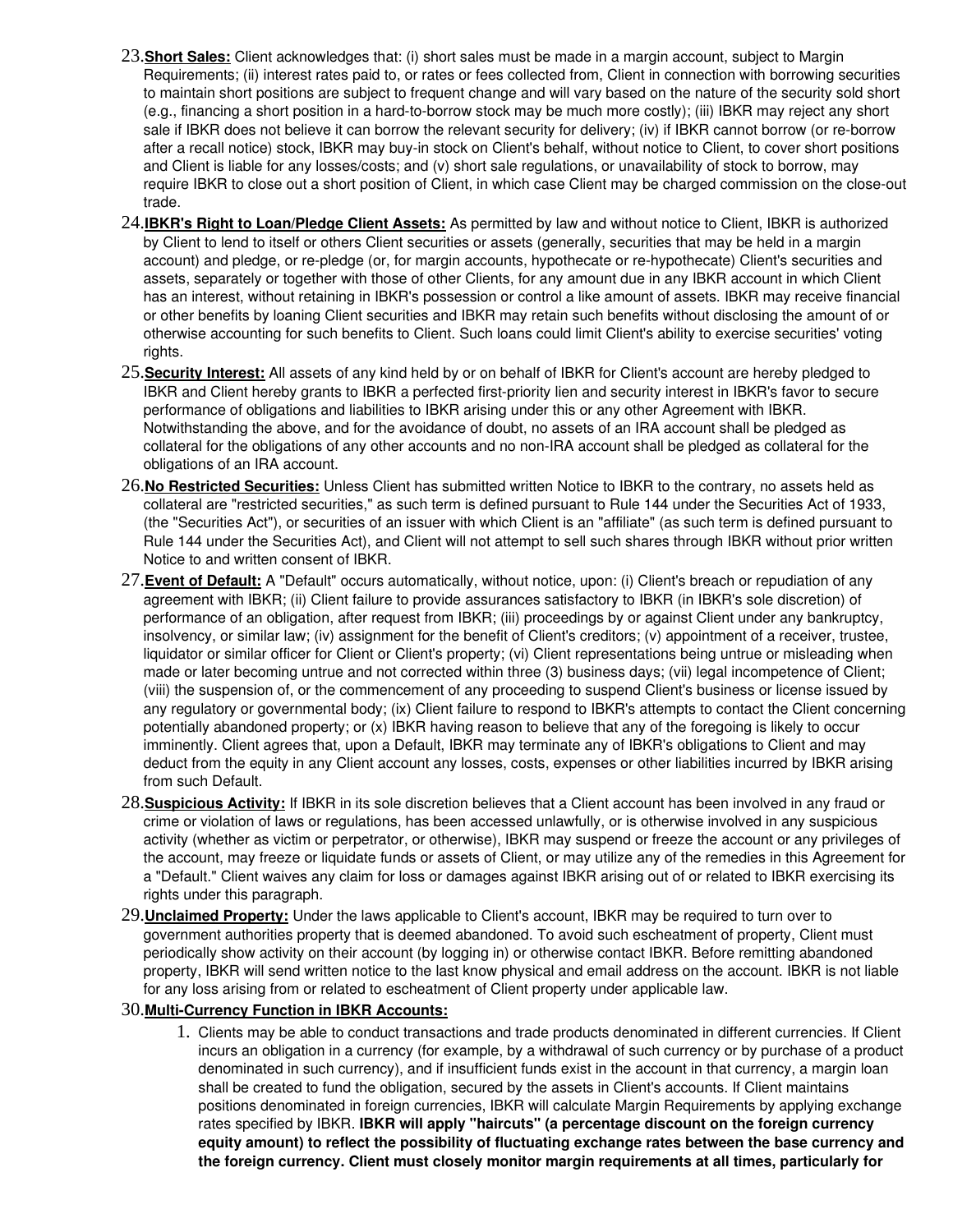**positions denominated in foreign currencies, because fluctuation in the currency and the value of the underlying position can cause a margin deficit and may result in liquidation of Client's positions.**

- 2. IBKR does not warrant that it will allow cash withdrawals or deposits in every currency in which investment products are denominated on the IBKR platform. In such case, Client authorizes IBKR to convert the currency of the credit or debit of the product to a currency in which a withdrawal or deposit is allowed (at then-current rates on the IBKR platform, plus applicable commission). If the account type or the IBKR platform does not support carrying a debit in a particular currency to satisfy an obligation to IBKR incurred in that currency (for example, by entering an order in an options or futures contract settled in a particular currency), Client agrees that IBKR may convert to the appropriate currency funds sufficient to meet applicable obligations or requirements.
- 3. Client agrees that IBKR's obligations to Client shall be denominated in: (i) the United States dollar; (ii) a currency in which funds were deposited by Client or were converted at the request of Client, to the extent of such deposits and conversions; or (iii) a currency in which funds have accrued to the Client as a result of trading conducted on a designated contract market or registered derivatives transaction execution facility, to the extent of such accruals. Information regarding Client's currency conversions is provided on the IBKR Client statements.
- 4. Client further agrees that IBKR may hold Client funds in: (i) the United States; (ii) a moneycenter country as defined by the US Commodity Exchange Act and regulations thereunder; or (iii) the country of origin of the currency. In addition, Client authorizes IBKR to hold Client's funds outside the United States, in a jurisdiction that is neither a moneycenter country nor the country of origin of the currency in order to facilitate Client's trading in investments denominated in that jurisdiction's currency.

### 31.**Foreign Currency Exchange ("Forex") Transactions:**

- 1. **High Risks of Forex Trading: Forex trading is generally unregulated, is highly risky due to the leverage (margin) involved, and may result in loss of funds greater than client has on deposit in the account. Client represents that Client has read the "Risk Disclosure Statement for Forex Trading and Multi-Currency Accounts" provided separately by IBKR.**
- 2. For Forex transactions, IBKR generally will act as agent or riskless principal and charge a fee. IBKR may effect Forex transactions through an affiliate or third party, which may profit or experience a loss from such transactions. IBKR may act as agent both for buyer and seller in a transaction. Client agrees that IBKR may transfer, to or from Client's regulated futures or securities accounts, and from or to any of Client's nonregulated Forex account, any funds or assets that may be required to meet margin requirements, reduce debit balances or for any other lawful reason.
- 3. Netting:
	- 1. Netting by Novation. Each Forex transaction between Client and IBKR will immediately be netted with all then-existing Forex transactions between Client and IBKR for the same currencies to constitute one transaction.
	- 2. Payment Netting. If on any delivery date more than one delivery of a currency is due, each party shall aggregate the amounts deliverable and only the difference shall be delivered.
	- 3. Close-Out Netting. If Client: (a) incurs a margin deficit in any IBKR account, (b) defaults on any obligation to IBKR, (c) becomes subject to bankruptcy, insolvency or other similar proceedings, or (d) fails to pay debts when due, IBKR has the right in its sole discretion, but not the obligation, to close out Client's Forex transactions, liquidate all or some of Client's collateral (as set forth in Paragraph 16) and apply the proceeds to any debt to IBKR.
	- 4. Upon Close-Out Netting or any "Default", all outstanding Forex transactions will be deemed terminated as of the time immediately preceding the triggering event, petition or proceeding.
	- 5. IBKR's rights herein are in addition to any other rights IBKR has whether by agreement (including but not limited to IBKR rights set forth in other paragraphs of this Agreement), by law or otherwise.
- 4. Nothing herein constitutes a commitment of IBKR to offer Forex transactions generally or to enter into any specific Forex transaction. IBKR reserves the right to refuse any Forex order or to decline to quote a two-sided market in any currency.

#### 32.**Commodity Options and Futures Not Settled in Cash:** Client acknowledges that, except as otherwise permitted under Schedule A hereto:

- 1. For futures contracts that do not settle in cash but settle by physical delivery of the commodity (including currencies, except for currencies on IBKR's Deliverable Currency List), Client cannot make or receive delivery.
- 2. For options contracts that settle into futures contracts covered by subparagraph A above, Client cannot hold such option contract to expiry if doing so would result in Client being obligated to make or receive delivery on such futures contract.
- 3. If Client has not offset a commodity option or physical delivery futures position prior to the deadline on the IBKR website, IBKR is authorized to roll or liquidate the position or liquidate any position or commodity resulting from the option or futures contract, and Client shall be liable to IBKR for all losses or costs incurred in connection with such transactions.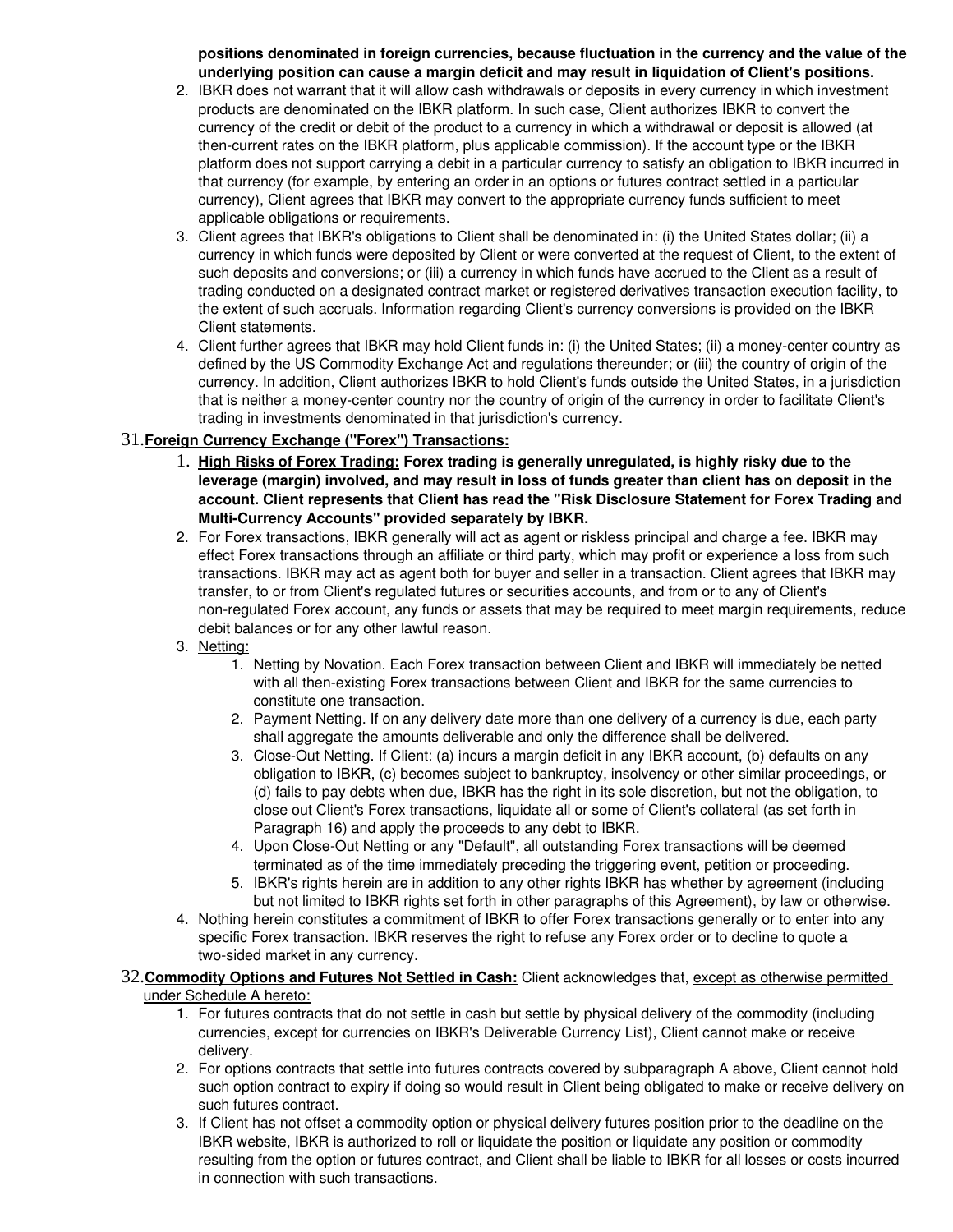### 33.**Commissions and Fees, Interest Charges, Funds:**

- 1. Client shall pay to IBKR commissions, fees and interest at the rates and terms specified on the IBKR website unless: (i) otherwise agreed in writing by IBKR (through its Chief Executive Officer or General Counsel); or (ii) a separate commission, fee or interest schedule applies based on Client's relationship to a third party, such as an introducing broker or financial advisor for Client's IBKR account.
- 2. IBKR deducts commissions and fees from Client accounts, which will reduce account equity. Commissions will generally be deducted on the same day as they are earned, which is generally the trade date. Positions will be liquidated (as set forth in Paragraph 16) if commissions or other charges cause a margin deficiency. Changes to commissions and fees are effective immediately either upon posting on the IBKR website or email or other written notice to Client. IBKR shall pay credit interest to, and charge debit interest from, Client at interest rates and terms published on the IBKR website. Client funds will not be disbursed until after transactions are settled. The terms and conditions that govern the deposit and withdrawal of funds (including holding periods) are as specified on the IBKR website.
- 3. For certain products, IBKR may offer "tiered" or "unbundled" or "component" commissions where the total commission is based on various component factors (e.g., exchange fees, IBKR fees, etc.). These commission models are not intended to be a direct pass-through of exchange and third-party fees and rebates. Costs passed on to clients in these commission schedules may be greater than the costs paid by IBKR to the relevant exchange, regulator, clearinghouse or third party. For example, IBKR may receive volume discounts that are not passed on to clients. Likewise, rebates passed on to clients by IBKR may be less than the rebates IBKR receives from the relevant market.
- 4. IBKR is not required to compensate Client for any differential tax treatment, and if Client is allocated a substitute payment in lieu of interest, dividends, or other payments, Client understands that such a payment may not be entitled to the same tax treatment. IBKR may allocate payments in lieu of interest, dividends, or other payments by any mechanism permitted by law.
- 5. Notwithstanding any language to the contrary in this Agreement or on the IBKR website regarding credit and debit interest, interest rates for a particular currency may be "negative." If the interest rate on funds held in a particular currency is negative, this means Client will be charged a fee at the negative interest rate for positive balances in such currency, and earn interest for negative balances in the currency. Client should refer to rates specified on the IBKR website.

### 34.**Account Deficits and Exposure Fees:**

- 1. If an account incurs an equity deficit (regardless of account type), margin interest rates as specified on the IBKR website will apply until the balance is repaid. IBKR has the right, but not the obligation, to treat a cash account in equity deficit as a margin account. **Client agrees to pay reasonable costs and expenses of collection for any unpaid Client deficit, including attorneys' and collectionagent fees**. If IBKR seeks to recover any unpaid Client deficit through a court or arbitration proceeding, IBKR reserves the right to recover interest at statutory interest rates, rather than margin interest rates. IBKR may take all steps permissible under applicable law to recover an unpaid Client deficit, including but not limited to transferring or assigning the debt to an affiliate or other third-party entity for collection.
- 2. IBKR calculates and charges a daily "exposure fee" to Client accounts that are deemed in IBKR's discretion to have significant risk exposure (potential exposure that exceeds the account's equity were certain scenarios to occur). The exposure fee is NOT a form of insurance for Client's account. If Client's account incurs a debt or deficit to IBKR, Client remains liable to IBKR to satisfy that debt or deficit. Payment of exposure fees does NOT reduce, offset, or relieve Client of that liability Deduction of exposure fees will reduce account equity. Positions may be liquidated if exposure fees cause a margin deficiency.
- 35.**Risks of Foreign Markets; After Hours Trading: Client acknowledges that trading securities, options, derivatives, futures, currencies or any product on a foreign market is speculative and involves high risk. Trading outside ordinary market hours poses special risks, including risk of lower liquidity, higher volatility, changing prices, unlinked markets, news announcements affecting prices, and wider spreads. Client represents that Client is knowledgeable of, and able to assume, these risks.**
- 36.**Risks Regarding Political and Governmental Actions:** Governments of countries in which IBKR clients reside, or countries in which IBKR clients invest, may take economic and/or political actions that are adverse to investors and such actions may negatively affect Client's account. Client agrees that IBKR is not liable for such actions. For example, if Client invests in securities, futures, foreign currency or other investment products in a foreign jurisdiction, such assets, or cash to secure such assets, typically will be held at a bank, clearinghouse or other facility in such foreign jurisdiction. Assets and cash held in foreign jurisdictions are inherently vulnerable to the risk that the government in such jurisdiction could freeze or confiscate or take some other action against such assets for some purpose, temporarily or permanently. Likewise, even with respect to investments within Client's own country, governments may freeze or take other action against such assets on the basis of political, economic, or military conflict. Client acknowledges and agrees that IBKR (and its affiliates) cannot and will not protect Client from actions by any governmental, political, military, or economic actor that may adversely impact Client's assets held by IBKR, its agents or subcustodians. Client agrees that that IBKR (and its affiliates) is not liable for any losses or damages Client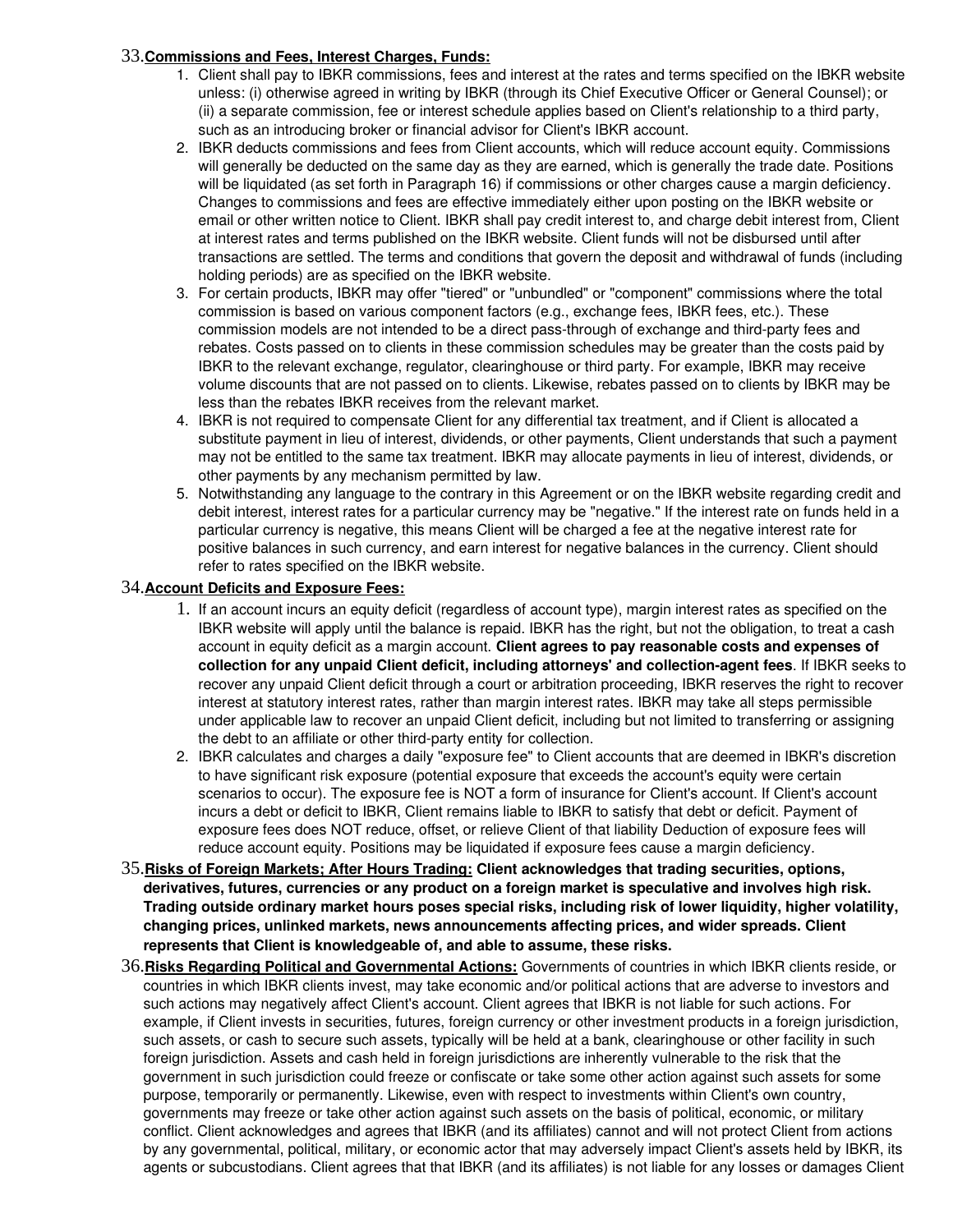may incur as a result of any such action.

### 37.**Knowledge of Securities, Warrants and Options; Corporate Actions:**

- 1. Client is responsible for knowing the terms of any securities, options, derivatives, futures, warrants or other products in Client's account, including but not limited to upcoming corporate actions (e.g., tender offers, reorganizations, stock splits, bankruptcy or class action rights, etc.) and expiration dates of futures, options or other derivative products. IBKR has no obligation to notify Client of any such or similar terms, corporate actions, expiration dates, deadlines, required actions, or dates of meetings, nor is IBKR obligated to take any action without written Notice from Client to IBKR.
- 2. If Client receives fractional shares as the result of a stock split or other corporate action, IBKR, in its sole discretion, may sell the fractional shares either on the open market or to the issuer or transfer agent, and Client is entitled to receive Client's pro rata share of the proceeds of such sale. If sold on the open market, the sale price may differ from that offered to certain registered owners by the issuer or transfer agent.
- 38.**Quotes, Market Information, Research and Internet Links:** Quotes, news, research, and information accessible through IBKR tools and services (including through links to outside websites) ("Information") may be prepared and/or provided by third parties ("Providers"). The Information is the property of the Provider or their licensors, who are solely responsible for its content, and is protected by law. Client agrees not to reproduce, distribute, sell or commercially exploit the Information in any manner without written consent of the Provider. IBKR reserves the right to terminate access to the Information. None of the Information constitutes a recommendation by IBKR or a solicitation to buy or sell. IBKR, its affiliates, and the Providers do not guarantee accuracy, timeliness, or completeness of the Information, and Client should consult an advisor before making investment decisions. **Reliance on quotes, data or other information is at Client's own risk. In no event will IBKR, any IBKR affiliate, or the Providers be liable for consequential, incidental, special or indirect damages arising from use of the Information. THERE IS NO WARRANTY OF ANY KIND, EXPRESS OR IMPLIED, REGARDING THE INFORMATION, INCLUDING WARRANTY OF MERCHANTABILITY, WARRANTY OF FITNESS FOR A PARTICULAR USE OR WARRANTY OF NONINFRINGEMENT**.
- 39.**License to Use IBKR Software:** IBKR grants Client a nonexclusive, nontransferable license to use all software related to provision of products and services hereunder ("IBKR Software") solely as provided herein. Title to IBKR Software and updates shall remain the sole property of IBKR or its affiliates, including all patents, copyrights, trademarks and other intellectual property rights. Client shall not sell, exchange or transfer the IBKR Software to others. Client shall not copy, modify, translate, decompile, reverse engineer, disassemble or reduce to a human readable form, or adapt, the IBKR Software or use it to create a derivative work, unless authorized in writing by IBKR (through its Chief Executive Officer or General Counsel). IBKR is entitled to immediate injunctive relief, without the necessity of establishing irreparable injury, for threatened breaches of these undertakings.

### 40.**LIMITATION OF LIABILITY:**

- 1. CLIENT ACCEPTS THE IBKR SYSTEM "AS IS", AND WITHOUT WARRANTIES, EXPRESS OR IMPLIED, INCLUDING, BUT NOT LIMITED TO: THE IMPLIED WARRANTIES OF MERCHANTABILITY OR FITNESS FOR A PARTICULAR USE, PURPOSE OR APPLICATION; TIMELINESS; FREEDOM FROM INTERRUPTION; OR ANY IMPLIED WARRANTIES ARISING FROM TRADE USAGE, COURSE OF DEALING OR COURSE OF PERFORMANCE. UNDER NO CIRCUMSTANCES SHALL IBKR (OR ANY AFFILIATE OF IBKR) BE LIABLE FOR ANY PUNITIVE, INDIRECT, INCIDENTAL, SPECIAL OR CONSEQUENTIAL LOSS OR DAMAGES, INCLUDING LOSS OF BUSINESS, PROFITS OR GOODWILL. IBKR (AND ANY AFFILIATE OF IBKR) SHALL NOT BE LIABLE TO CLIENT BY REASON OF DELAYS OR INTERRUPTIONS OF SERVICE OR TRANSMISSIONS, OR FAILURES OF PERFORMANCE OF THE IBKR SYSTEM, REGARDLESS OF CAUSE, INCLUDING, BUT NOT LIMITED TO: THOSE CAUSED BY HARDWARE OR SOFTWARE MALFUNCTION; GOVERNMENTAL, EXCHANGE OR OTHER REGULATORY ACTION; ACTS OF GOD; WAR, TERRORISM, PUBLIC HEALTH EVENTS (INCLUDING PANDEMICS); IBKR'S INTENTIONAL ACTS; OR IBKR'S FAILURE TO ACT TO PREVENT SERVICE DISRUPTION OR SYSTEM FAILURE. CLIENT RECOGNIZES THAT THERE MAY BE DELAYS OR INTERRUPTIONS IN THE USE OF THE IBKR SYSTEM, INCLUDING, FOR EXAMPLE, THOSE CAUSED INTENTIONALLY BY IBKR FOR PURPOSES OF SERVICING THE IBKR SYSTEM.
- 2. NOTHING IN THIS AGREEMENT REPRESENTS A CONTRACTUAL PROMISE OF WARRANTY TO THE CLIENT REGARDING IBKR'S COMPLIANCE WITH APPLICABLE LAWS, RULES, OR REGULATIONS. NOR IS ANYTHING IN THIS AGREEMENT INTENDED TO CREATE A CONTRACTUAL OR PRIVATE CAUSE OF ACTION FOR ANY NON-COMPLIANCE WITH APPLICABLE LAWS, RULES (INCLUDING BUT NOT LIMITED TO RULES OF ANY EXCHANGE, MARKET CENTER, OR CLEARINGHOUSE) OR REGULATIONS. IBKR SPECIFICALLY DISCLAIMS ANY SUCH WARRANTY OR OBLIGATION.
- 41.**INDEMNIFICATION:** Client agrees to indemnify, hold harmless and defend IBKR, its affiliates, and their respective officers, directors, employees, agents, and representatives from any and all liabilities, losses, costs, judgments, penalties, claims, actions, damages, or expenses (collectively, "Losses") arising from or relating to: (i) any action taken in reliance on any representation, information or instruction received from Client; (ii) Client's breach of this Agreement; (iii) any action taken by IBKR to enforce its rights under this Agreement; (iv) any inquiry, information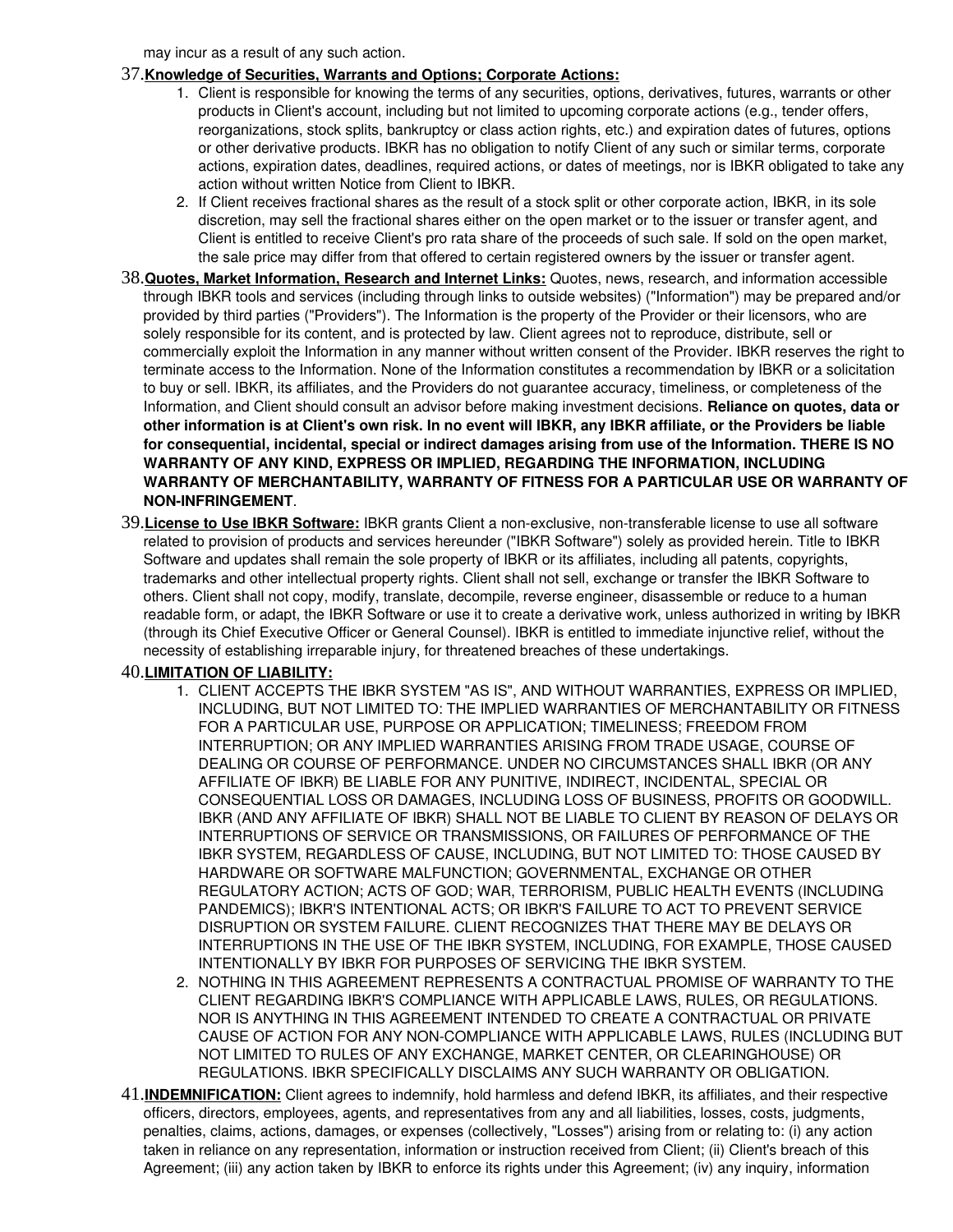request, or other action by a third party related to Client's account, including to Client assets, liabilities, transactions, instructions, actions, or inactions; (v) any Event of Default as defined hereunder; or (vi) Client's violation or infringement of any intellectual property right held by IBKR or its affiliates, except to the extent that such Losses directly result from IBKR's gross negligence, fraud or willful misconduct.

- 42. Client Must Maintain Alternative Trading Arrangements: Computer-based systems and networks such as those used by IBKR are inherently vulnerable to disruption, delay or failure. As detailed herein, IBKR is not liable to Client for any loss Client may suffer due to any restrictions on Client's account or interruptions, delays, or failure of IBKR systems. In order to mitigate the risk of loss to Client that may be caused by such an event, or due to any other disruption in Client's ability to use their IBKR account, Client agrees to maintain alternative trading arrangements of sufficient capacity and utility to allow Client to open, close or change positions as necessary to modify risk of loss to Client in the event of disruption in Client's ability to use IBKR systems or services.
- 43.**Fast and Volatile Markets:** During periods of heavy trading and/or fast or volatile market conditions with wide price fluctuations ("Fast Markets"), there may be delays in IBKR executing Client's orders or providing trading activity reports to Client. If Client places a market order in a Fast Market, there may be a significant difference in the quote Client receives prior to or at the time Client places the order and the execution price Client receives. By placing a market order under such conditions, Client accepts this risk and waives any claim related to a difference between quoted and execution price. If IBKR, in its sole discretion, believes any particular stock is or may be volatile, IBKR may, but is not obligated to, decline to allow customers, including Client, to place orders for that stock through IBKR's systems. In addition, IBKR reserves the right, but is not obligated, to prevent any IPO stock from being traded through IBKR's services. IBKR is not liable to Client for any losses, lost opportunities or increased commissions that may result from Client being unable to place orders for these stocks through IBKR's services.
- 44.**IBKR and Its Affiliates:** A copy of IBKR's audited financial statements shall be posted on the IBKR website and, upon receipt of written Notice of a request, mailed to Client. Clients shall rely only on the financial condition of IBKR, and not on its affiliates, which are not liable for IBKR's acts and omissions.
- 45.**DISCLOSURE STATEMENT: THIS STATEMENT IS FURNISHED TO YOU BECAUSE RULE 190.10(c) OF THE COMMODITY FUTURES TRADING COMMISSION REQUIRES IT FOR REASONS OF FAIR NOTICE UNRELATED TO IBKR'S CURRENT FINANCIAL CONDITION: (A) YOU SHOULD KNOW THAT IN THE UNLIKELY EVENT OF IBKR'S BANKRUPTCY, PROPERTY, INCLUDING PROPERTY SPECIFICALLY TRACEABLE TO YOU, WILL BE RETURNED, TRANSFERRED OR DISTRIBUTED TO YOU, OR ON YOUR BEHALF, ONLY TO THE EXTENT OF YOUR PRO RATA SHARE OF ALL PROPERTY AVAILABLE FOR DISTRIBUTION TO CLIENTS; (B) NOTICE CONCERNING THE TERMS FOR THE RETURN OF SPECIFICALLY IDENTIFIABLE PROPERTY WILL BE MADE BY PUBLICATION IN A NEWSPAPER OF GENERAL CIRCULATION; (C) THE COMMISSION'S REGULATIONS CONCERNING BANKRUPTCIES OF COMMODITY BROKERS CAN BE FOUND AT TITLE 17 OF THE CODE OF FEDERAL REGULATIONS PART 190.**
- 46. **Consent to Accept Electronic Records and Communications:**Client agrees that IBKR may furnish, and Client consents to accept, records and communications in electronic form to the maximum extent permitted by applicable law, including but not limited to electronic trade confirmations, account statements, tax information, proxy materials and other Client records and communications (collectively, "Records and Communications"). Electronic Records and Communications may be sent to Client's Trader Workstation ("TWS") or to Client's email address, or for security purposes may be posted on the IBKR website or on the secure website of one of IBKR's service providers and Client will need to log in and retrieve the Record or Communication. Client's consent to the receipt of electronic Records and Communications will apply on an ongoing basis and for every tax year unless withdrawn by Client. Client may withdraw such consent at any time by notification to IBKR. If Client withdraws such consent, IBKR will provide required Records and Communications (e.g., tax documents, proxy materials, etc.) in paper form. However, IBKR reserves the right to require Client to close Client's account if Client withdraws consent to receiving electronic delivery of Records and Communications.

In order to trade using the IBKR TWS, and to receive Records and Communications through TWS, certain hardware systems and software are required. These requirements are described on the IBKR website. Because these requirements may change, Client must periodically refer to the IBKR website for current system requirements. To receive electronic mail from IBKR, Client is responsible for maintaining a valid and functioning email address. Client must submit immediate written Notice to IBKR of a change in Client's email address by using those procedures to change a Client email address available on the IBKR website.

- 47.**Complaints:** Complaints about Client's IBKR account may be directed to IBKR by submitting written Notice, as defined above, or by sending a letter by certified mail, return receipt requested to Interactive Brokers LLC, Attention: Client Services, 209 South LaSalle Street, 10th Floor, Chicago, IL 60604, USA.
- 48.**Governing Law:** This Agreement is governed by the laws of the State of New York, without giving effect to conflict-of-laws provisions. State and federal courts located in the County of New York have exclusive jurisdiction over disputes relating to this Agreement, and all other agreements entered between Client and IBKR, except when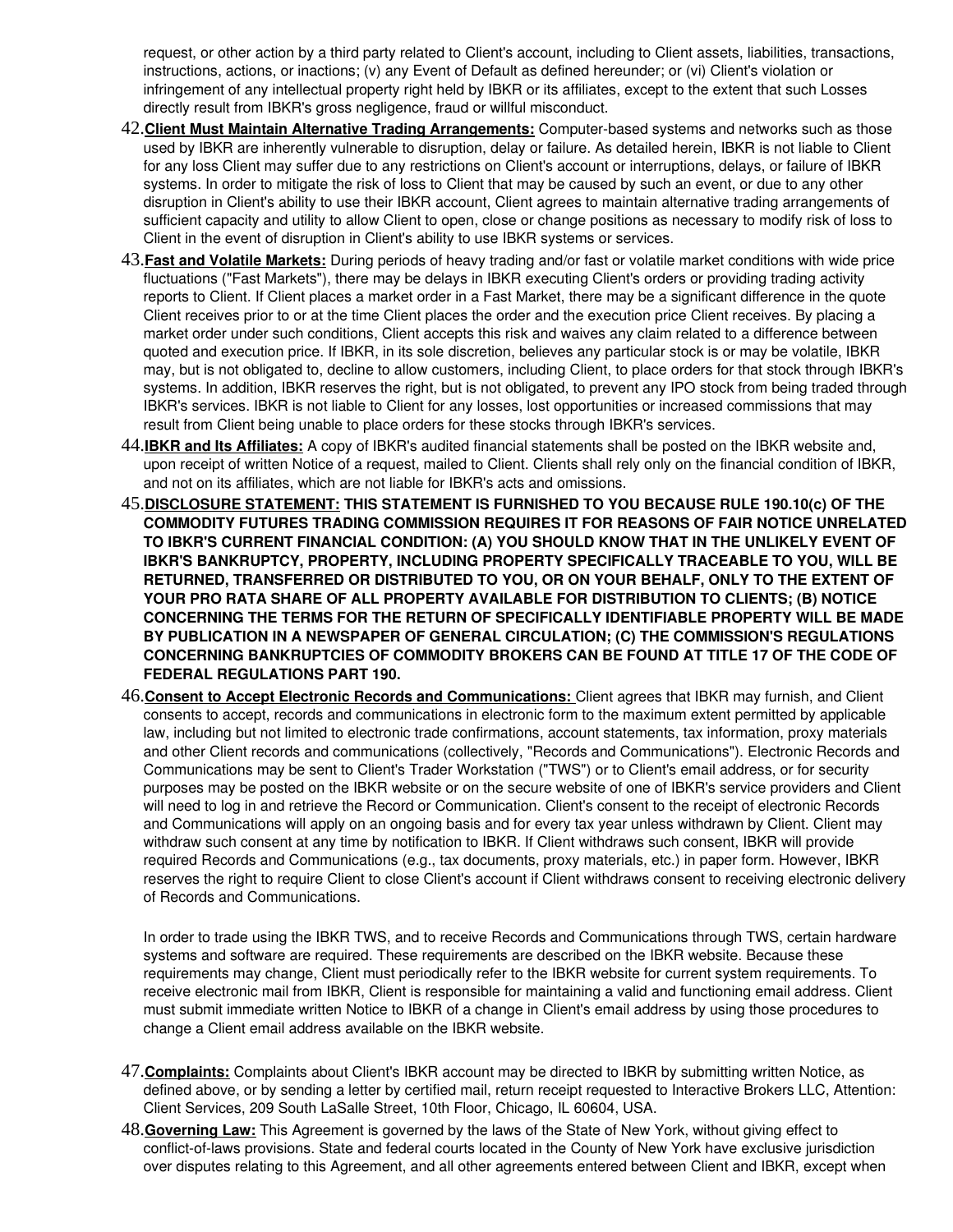arbitration is provided. Client waives any objection to the bringing of any proceedings in any such court by IBKR and agrees not to claim that such proceedings have been brought in an inconvenient forum or that such court does not have jurisdiction over it. However, the foregoing shall not prevent IBKR from bringing an action in any court of any other jurisdiction, in its discretion. In all judicial actions, arbitrations or dispute resolution methods, the parties waive any right to punitive damages.

- 49.**Service of Process:** Client agrees that IBKR may effect service of process for any legal proceeding, including but not limited to arbitration actions, by email and either first-class US mail or overnight mail delivery to the email address and mailing address Client has most recently provided to IBKR in connection with Client's IBKR account.
- 50.**Assignment and Termination:** Client may not assign or transfer any rights or obligations hereunder without the prior written consent of IBKR (through its Chief Executive Officer or General Counsel). IBKR may assign any debts or deficits owed by Client to an IBKR affiliate. In addition, upon notice to Client, IBKR may assign this Agreement to another brokerage firm. This Agreement shall inure to the benefit of IBKR's successors and assigns. IBKR may terminate this Agreement or its services to Client at any time. Client may close their account upon written Notice to IBKR, but only after all positions are closed and all other requirements specified on the IBKR website regarding account closure are satisfied.
- 51.**Severability and NonWaiver:** If any provision of this Agreement is unenforceable, it shall not invalidate other provisions. If any provision of this Agreement is declared or found to be illegal, unenforceable, or void, in whole or in part, then Client and IBKR will be relieved of all obligations arising under such provision, but only to the extent that it is illegal, unenforceable or void, and Client and IBKR agree that this Agreement will be deemed amended by modifying such provision to the minimum extent necessary to make it legal and enforceable while preserving its intent or, if that is not possible, by substituting therefor another provision that is legal and enforceable and achieves the same objectives. Failure of IBKR to enforce any term or condition of this Agreement is not a waiver of the term or condition. No provision of this Agreement can be waived without the written consent of IBKR (through its Chief Executive Officer or General Counsel).
- 52.**Entire Agreement:** This Agreement contains the entire agreement between the parties, who have made no other representations or warranties. Client agrees to the provision of this Agreement in English and represents that Client understands its terms and conditions.

#### 53.**Privacy and Data Protection:**

- 1. Client accepts the Interactive Brokers Group Privacy Policy ("IBKR Privacy Policy"), which is posted on IBKR's website and is incorporated herein by reference. Client consents to the collection and use of Client's information as described in the IBKR Privacy Policy. If Client resides in the European Union ("EU") or is otherwise entitled to protection under EU data privacy laws, including the EU General Data Protection Directive ("GDPR"), Client agrees that IBKR may collect and process Client's personal data in accord with the IBKR Privacy Policy to the extent permitted under the GDPR.
- 2. Client consents to recording of all telephone conversations with IBKR representatives.
- 3. Client authorizes IBKR, directly or through third parties, to make any inquiries that IBKR considers necessary to conduct business with Client. This may include ordering a credit report, performing other credit checks, and performing an investigation in the event of any default or breach of the obligations herein by Client, or verifying the information Client provides against third-party databases. Any information obtained is maintained in accordance with the IBKR Privacy Policy.

#### 54.**Mandatory Arbitration:**

- 1. **This agreement contains a predispute arbitration clause. By signing an arbitration agreement, the parties agree as follows:**
	- 1. **ALL PARTIES TO THIS AGREEMENT ARE GIVING UP THE RIGHT TO SUE EACH OTHER IN COURT, INCLUDING THE RIGHT TO A TRIAL BY JURY, EXCEPT AS PROVIDED BY THE RULES OF THE ARBITRATION FORUM IN WHICH A CLAIM IS FILED.**
	- 2. **ARBITRATION AWARDS ARE GENERALLY FINAL AND BINDING; A PARTY'S ABILITY TO HAVE A COURT REVERSE OR MODIFY AN ARBITRATION AWARD IS VERY LIMITED.**
	- 3. **THE ABILITY OF THE PARTIES TO OBTAIN DOCUMENTS, WITNESS STATEMENTS AND OTHER DISCOVERY IS GENERALLY MORE LIMITED IN ARBITRATION THAN IN COURT PROCEEDINGS**.
	- 4. **THE ARBITRATORS DO NOT HAVE TO EXPLAIN THE REASON(S) FOR THEIR AWARD UNLESS, IN AN ELIGIBLE CASE, A JOINT REQUEST FOR AN EXPLAINED DECISION HAS BEEN SUBMITTED BY ALL PARTIES TO THE PANEL AT LEAST 20 DAYS PRIOR TO THE FIRST SCHEDULED HEARING DATE.**
	- 5. **THE PANEL OF ARBITRATORS MAY INCLUDE A MINORITY OF ARBITRATORS WHO WERE OR ARE AFFILIATED WITH THE SECURITIES INDUSTRY.**
	- 6. **THE RULES OF SOME ARBITRATION FORUMS MAY IMPOSE TIME LIMITS FOR BRINGING A CLAIM IN ARBITRATION. IN SOME CASES, A CLAIM THAT IS INELIGIBLE FOR ARBITRATION**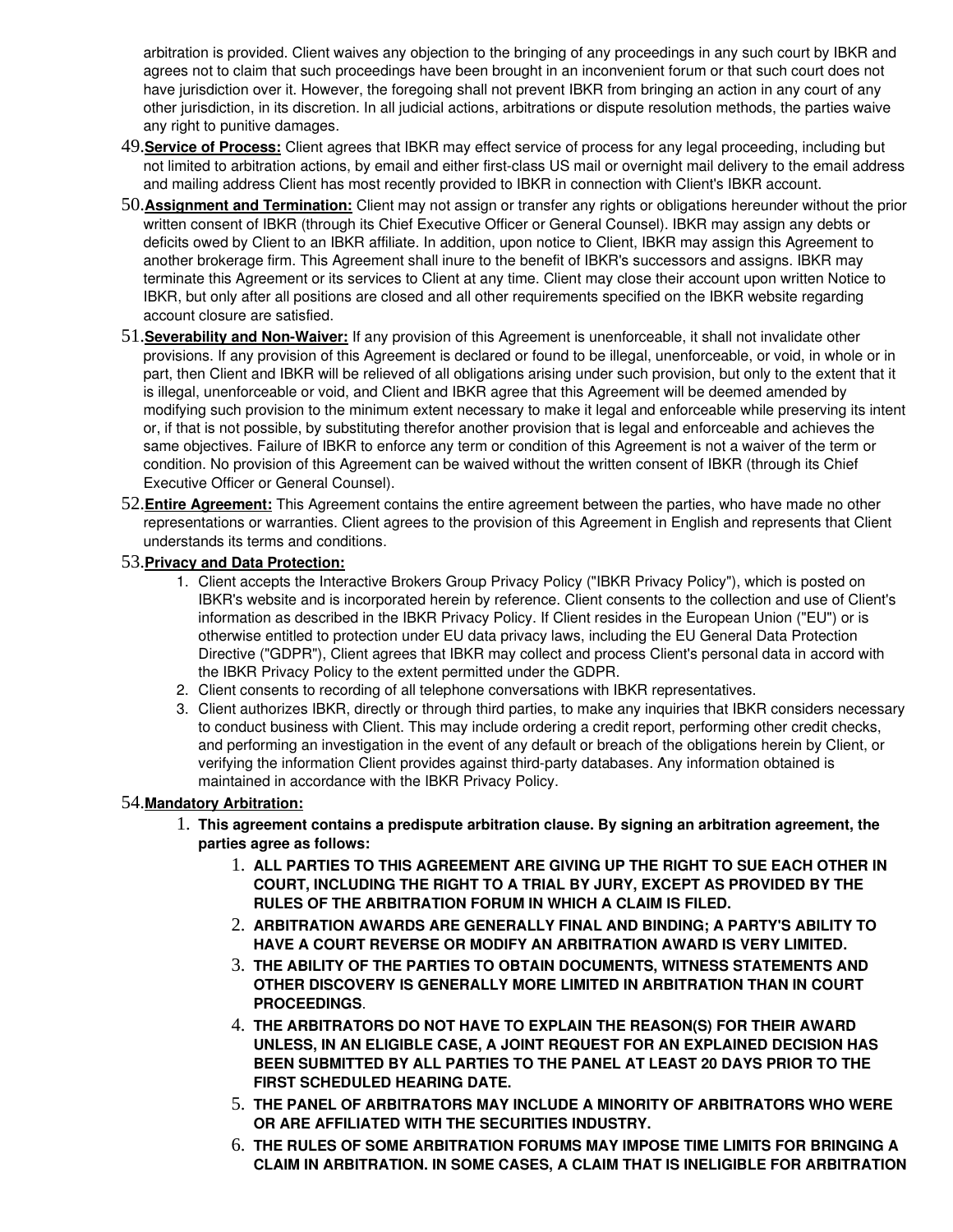**MAY BE BROUGHT IN COURT.**

- 7. **THE RULES OF THE ARBITRATION FORUM IN WHICH THE CLAIM IS FILED, AND ANY AMENDMENTS THERETO, SHALL BE INCORPORATED INTO THIS AGREEMENT.**
- 2. **Client agrees that any controversy, dispute, claim, or grievance between IBKR, any IBKR affiliate or any of their shareholders, officers, directors employees, associates, or agents, on the one hand, and Client or, if applicable, Client's shareholders, officers, directors employees, associates, or agents on the other hand, arising out of, or relating to, this Agreement, or any account(s) established hereunder in which securities may be traded; any transactions therein; any transactions between IBKR and Client; any provision of the Client Agreement or any other agreement between IBKR and Client; or any breach of such transactions or agreements, shall be resolved by arbitration, in accordance with the rules then prevailing of any one of the following: JAMS (pursuant to JAMS's Comprehensive Arbitration Rules and Procedures), the Financial Industry Regulatory Authority, or the arbitration**  forum of any exchange of which IBKR is a member, as the true claimant-in-interest may elect. If **Client is the claimantininterest and has not selected an arbitration forum within ten days of providing notice of Client's intent to arbitrate, IBKR shall select the forum. The award of the arbitrators, or a majority of them, shall be final, and judgment upon the award rendered may be entered in any court, state or federal, having jurisdiction.**
- 3. **No person shall bring a putative or certified class action to arbitration, nor seek to enforce any predispute arbitration agreement against any person who has initiated in court a putative class action; or who is a member of a putative class who has not opted out of the class with respect to any claims encompassed by the putative class action until:**
	- 1. **the class certification is denied; or**
	- 2. **the class is decertified; or**
	- 3. **the Client is excluded from the class by the court.**

### **Such forbearance to enforce an agreement to arbitrate shall not constitute a waiver of any rights under this Agreement except to the extent stated herein.**

55.**Attorney's Fees:** With the exception of IBKR's right to recover from Client the cost of IBKR's attorneys' fees under paragraphs 16 and 34 hereunder, in all other instances, including but not limited to arbitration, mediation, litigation, inquiry, or any other matter or proceeding between or regarding Client and IBKR, IBKR and Client agree: (i) to bear their own legal costs, including attorney's fees; and (ii) waive rights to recover from the other party any such costs or fees incurred to the extent permissible under applicable law. Each party agrees to indemnify the other party for any costs or fees, including attorney's fees, incurred defending itself against any attempt by the other party to recover attorney's fees in violation of this provision.

### THIS AGREEMENT CONTAINS A PRE-DISPUTE ARBITRATION CLAUSE IN PARAGRAPH 54 BY SIGNING THIS **AGREEMENT I ACKNOWLEDGE THAT THIS AGREEMENT CONTAINS A PRE-DISPUTE ARBITRATION CLAUSE AND THAT I HAVE RECEIVED, READ AND UNDERSTOOD THE TERMS THEREOF.**

### **Schedule A [Physically Deliverable Futures]**

This Schedule sets forth the terms under which Client may be permitted to make or take delivery of certain physically-delivered futures contracts, as listed below ("Covered Contracts"), that are traded on certain designated contract markets (such markets collectively, the "Exchanges").

### List of Covered Contracts

- GC @ COMEX [COMEX Gold Futures]
- MGC @ COMEX [COMEX Micro Gold Futures]
- SI @ COMEX [COMEX Silver Futures]
- SIL @ COMEX [COMEX Micro Silver Futures]